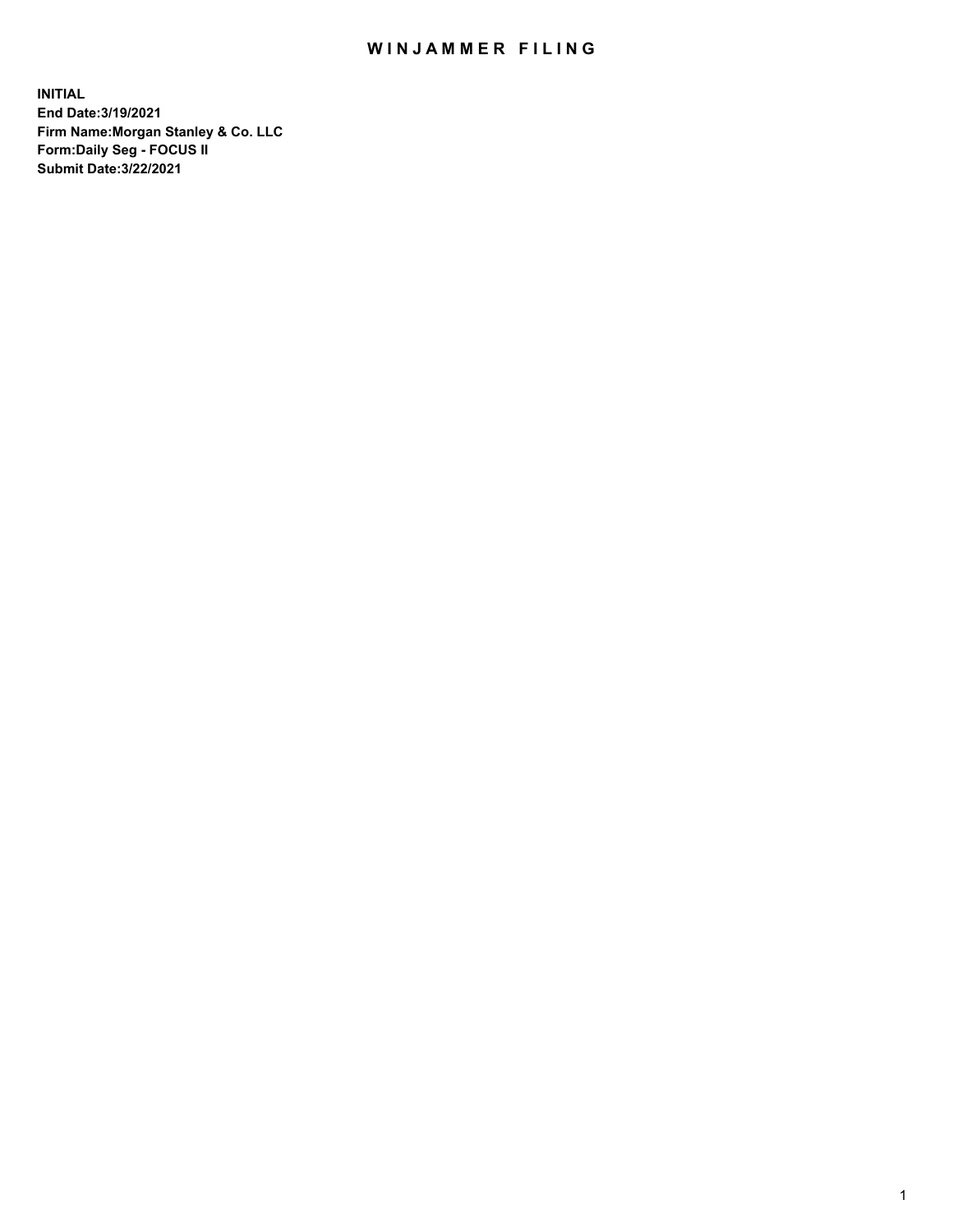**INITIAL End Date:3/19/2021 Firm Name:Morgan Stanley & Co. LLC Form:Daily Seg - FOCUS II Submit Date:3/22/2021 Daily Segregation - Cover Page**

| Name of Company                                                                                                                                                                                                                                                                                                                | <b>Morgan Stanley &amp; Co. LLC</b>                         |
|--------------------------------------------------------------------------------------------------------------------------------------------------------------------------------------------------------------------------------------------------------------------------------------------------------------------------------|-------------------------------------------------------------|
| <b>Contact Name</b>                                                                                                                                                                                                                                                                                                            | <b>Ikram Shah</b>                                           |
| <b>Contact Phone Number</b>                                                                                                                                                                                                                                                                                                    | 212-276-0963                                                |
| <b>Contact Email Address</b>                                                                                                                                                                                                                                                                                                   | Ikram.shah@morganstanley.com                                |
| FCM's Customer Segregated Funds Residual Interest Target (choose one):<br>a. Minimum dollar amount: ; or<br>b. Minimum percentage of customer segregated funds required:%; or<br>c. Dollar amount range between: and; or<br>d. Percentage range of customer segregated funds required between:% and%.                          | 235,000,000<br><u>0</u><br>0 <sub>0</sub><br>0 <sub>0</sub> |
| FCM's Customer Secured Amount Funds Residual Interest Target (choose one):<br>a. Minimum dollar amount: ; or<br>b. Minimum percentage of customer secured funds required:% ; or<br>c. Dollar amount range between: and; or<br>d. Percentage range of customer secured funds required between:% and%.                           | 140,000,000<br><u>0</u><br>0 <sub>0</sub><br>0 <sub>0</sub> |
| FCM's Cleared Swaps Customer Collateral Residual Interest Target (choose one):<br>a. Minimum dollar amount: ; or<br>b. Minimum percentage of cleared swaps customer collateral required:% ; or<br>c. Dollar amount range between: and; or<br>d. Percentage range of cleared swaps customer collateral required between:% and%. | 92,000,000<br><u>0</u><br><u>00</u><br>0 <sub>0</sub>       |

Attach supporting documents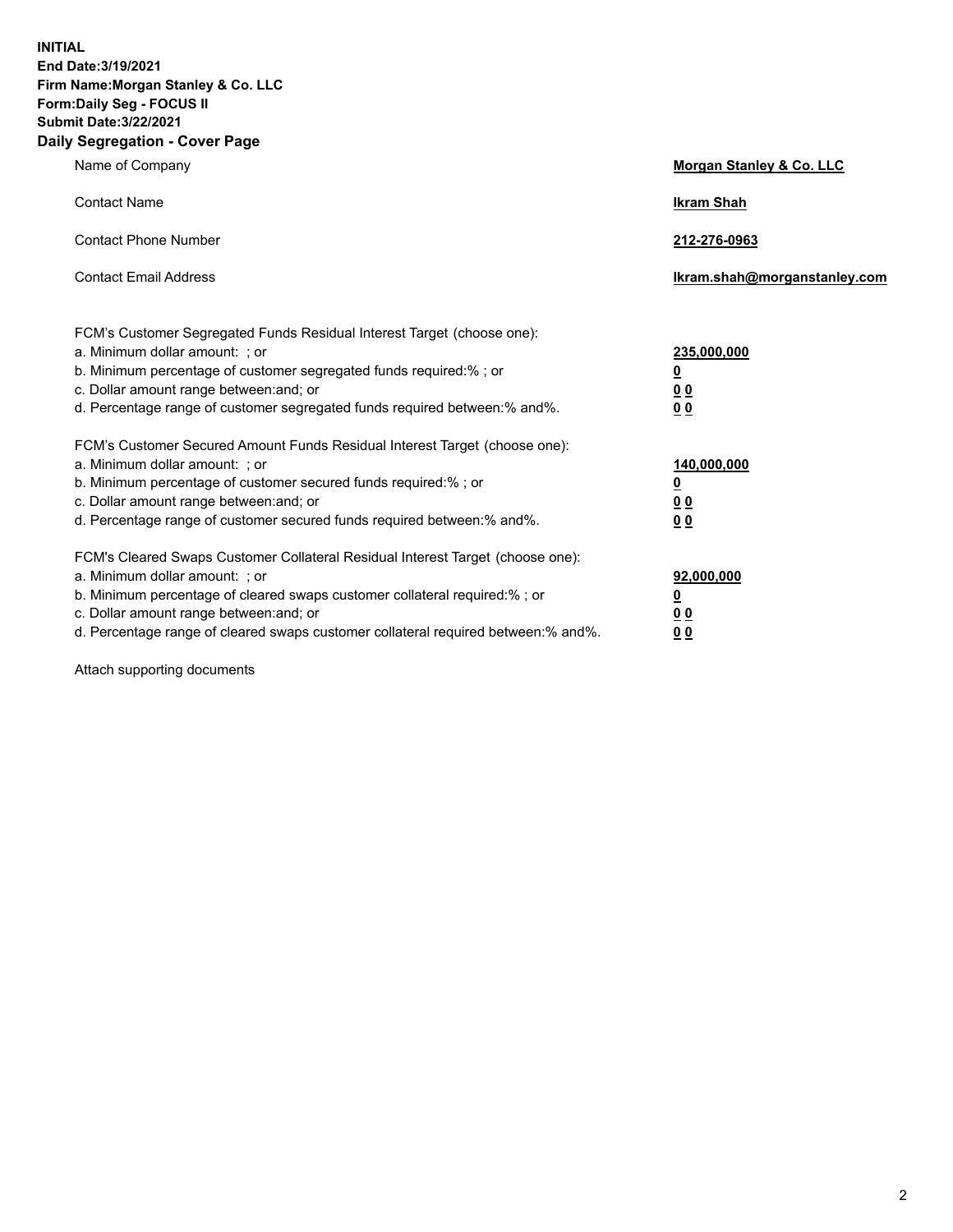## **INITIAL End Date:3/19/2021 Firm Name:Morgan Stanley & Co. LLC Form:Daily Seg - FOCUS II Submit Date:3/22/2021**

## **Daily Segregation - Secured Amounts**

Foreign Futures and Foreign Options Secured Amounts Amount required to be set aside pursuant to law, rule or regulation of a foreign government or a rule of a self-regulatory organization authorized thereunder 1. Net ledger balance - Foreign Futures and Foreign Option Trading - All Customers A. Cash **4,644,326,768** [7315] B. Securities (at market) **2,279,353,300** [7317] 2. Net unrealized profit (loss) in open futures contracts traded on a foreign board of trade **364,065,782** [7325]

- 3. Exchange traded options
	- a. Market value of open option contracts purchased on a foreign board of trade **21,625,857** [7335]
	- b. Market value of open contracts granted (sold) on a foreign board of trade **-18,902,460** [7337]
- 4. Net equity (deficit) (add lines 1. 2. and 3.) **7,290,469,247** [7345]
- 5. Account liquidating to a deficit and account with a debit balances gross amount **49,960,625** [7351] Less: amount offset by customer owned securities **-48,514,133** [7352] **1,446,492**
- 6. Amount required to be set aside as the secured amount Net Liquidating Equity Method (add lines 4 and 5)
- 7. Greater of amount required to be set aside pursuant to foreign jurisdiction (above) or line 6.

## FUNDS DEPOSITED IN SEPARATE REGULATION 30.7 ACCOUNTS

- 1. Cash in banks
	- A. Banks located in the United States **328,578,770** [7500]
	- B. Other banks qualified under Regulation 30.7 **814,838,375** [7520] **1,143,417,145**
- 2. Securities
	- A. In safekeeping with banks located in the United States **533,733,512** [7540]
	- B. In safekeeping with other banks qualified under Regulation 30.7 **22,846,447** [7560] **556,579,959**
- 3. Equities with registered futures commission merchants
	-
	- B. Securities **0** [7590]
	- C. Unrealized gain (loss) on open futures contracts **-3,500,568** [7600]
	- D. Value of long option contracts **0** [7610]
	- E. Value of short option contracts **0** [7615] **19,664,774** [7620]
- 4. Amounts held by clearing organizations of foreign boards of trade
	-
	- B. Securities **0** [7650]
	- C. Amount due to (from) clearing organization daily variation **0** [7660]
	- D. Value of long option contracts **0** [7670]
	- E. Value of short option contracts **0** [7675] **0** [7680]
- 5. Amounts held by members of foreign boards of trade
	-
	-
	- C. Unrealized gain (loss) on open futures contracts **367,566,350** [7720]
	- D. Value of long option contracts **21,625,857** [7730]
	- E. Value of short option contracts **-18,902,460** [7735] **5,787,727,477**
- 6. Amounts with other depositories designated by a foreign board of trade **0** [7760]
- 7. Segregated funds on hand **0** [7765]
- 8. Total funds in separate section 30.7 accounts **7,507,389,355** [7770]
- 9. Excess (deficiency) Set Aside for Secured Amount (subtract line 7 Secured Statement Page 1 from Line 8)
- 10. Management Target Amount for Excess funds in separate section 30.7 accounts **140,000,000** [7780]
- 11. Excess (deficiency) funds in separate 30.7 accounts over (under) Management Target **75,473,616** [7785]

**0** [7305]

[7354] **7,291,915,739** [7355]

**7,291,915,739** [7360]

[7530]

[7570]

A. Cash **23,165,342** [7580]

A. Cash **0** [7640]

 A. Cash **3,694,664,389** [7700] B. Securities **1,722,773,341** [7710] [7740] **215,473,616** [7380]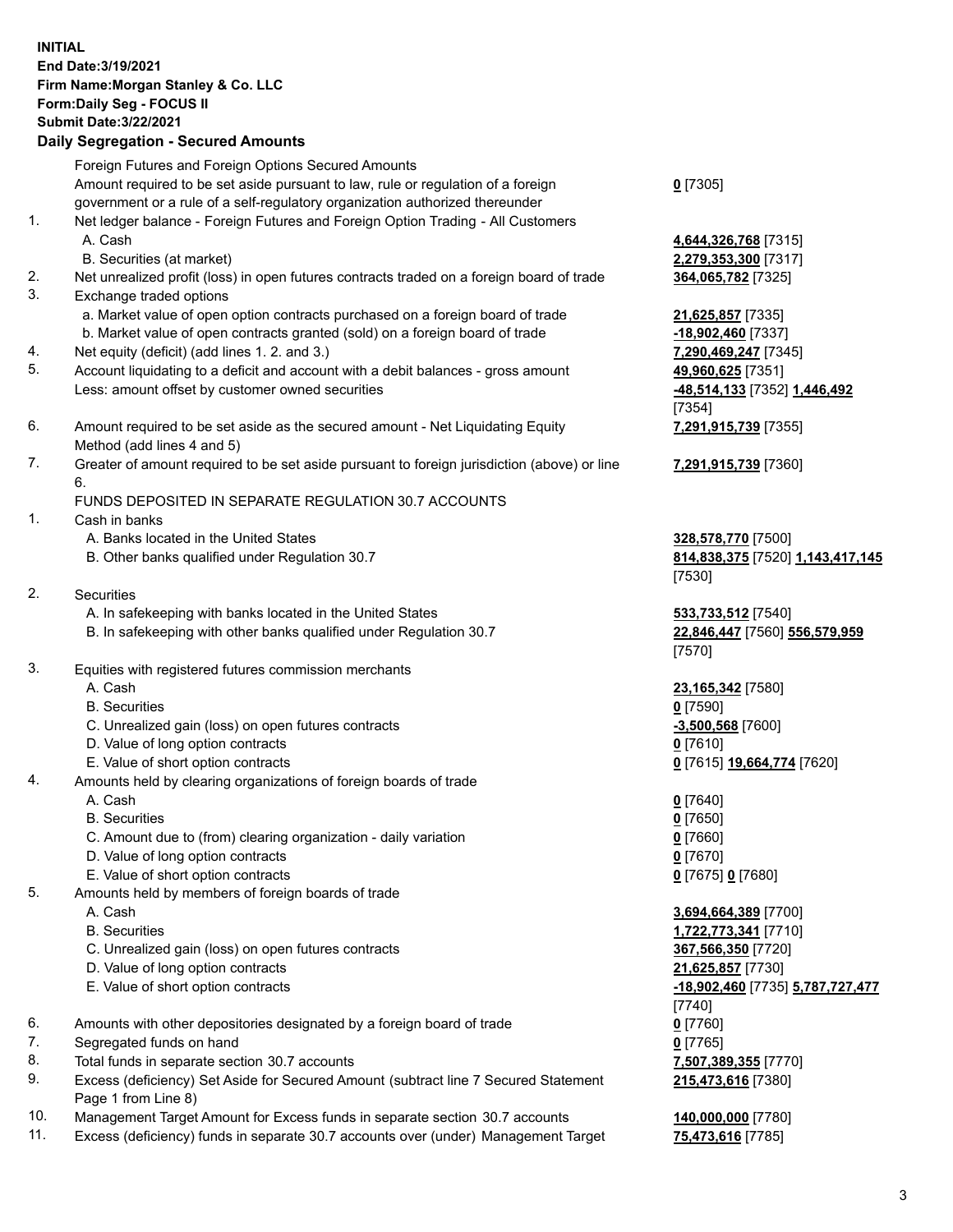**INITIAL End Date:3/19/2021 Firm Name:Morgan Stanley & Co. LLC Form:Daily Seg - FOCUS II Submit Date:3/22/2021 Daily Segregation - Segregation Statement** SEGREGATION REQUIREMENTS(Section 4d(2) of the CEAct) 1. Net ledger balance A. Cash **17,534,503,886** [7010] B. Securities (at market) **8,231,998,207** [7020] 2. Net unrealized profit (loss) in open futures contracts traded on a contract market **-815,927,804** [7030] 3. Exchange traded options A. Add market value of open option contracts purchased on a contract market **701,877,705** [7032] B. Deduct market value of open option contracts granted (sold) on a contract market **-411,012,406** [7033] 4. Net equity (deficit) (add lines 1, 2 and 3) **25,241,439,588** [7040] 5. Accounts liquidating to a deficit and accounts with debit balances - gross amount **470,244,503** [7045] Less: amount offset by customer securities **-468,131,232** [7047] **2,113,271** [7050] 6. Amount required to be segregated (add lines 4 and 5) **25,243,552,859** [7060] FUNDS IN SEGREGATED ACCOUNTS 7. Deposited in segregated funds bank accounts A. Cash **3,677,774,267** [7070] B. Securities representing investments of customers' funds (at market) **0** [7080] C. Securities held for particular customers or option customers in lieu of cash (at market) **1,319,910,414** [7090] 8. Margins on deposit with derivatives clearing organizations of contract markets A. Cash **13,501,614,904** [7100] B. Securities representing investments of customers' funds (at market) **0** [7110] C. Securities held for particular customers or option customers in lieu of cash (at market) **6,912,087,793** [7120] 9. Net settlement from (to) derivatives clearing organizations of contract markets **-81,127,206** [7130] 10. Exchange traded options A. Value of open long option contracts **701,877,705** [7132] B. Value of open short option contracts **-411,012,406** [7133] 11. Net equities with other FCMs A. Net liquidating equity **8,464,643** [7140] B. Securities representing investments of customers' funds (at market) **0** [7160] C. Securities held for particular customers or option customers in lieu of cash (at market) **0** [7170] 12. Segregated funds on hand **0** [7150] 13. Total amount in segregation (add lines 7 through 12) **25,629,590,114** [7180] 14. Excess (deficiency) funds in segregation (subtract line 6 from line 13) **386,037,255** [7190] 15. Management Target Amount for Excess funds in segregation **235,000,000** [7194]

16. Excess (deficiency) funds in segregation over (under) Management Target Amount Excess

**151,037,255** [7198]